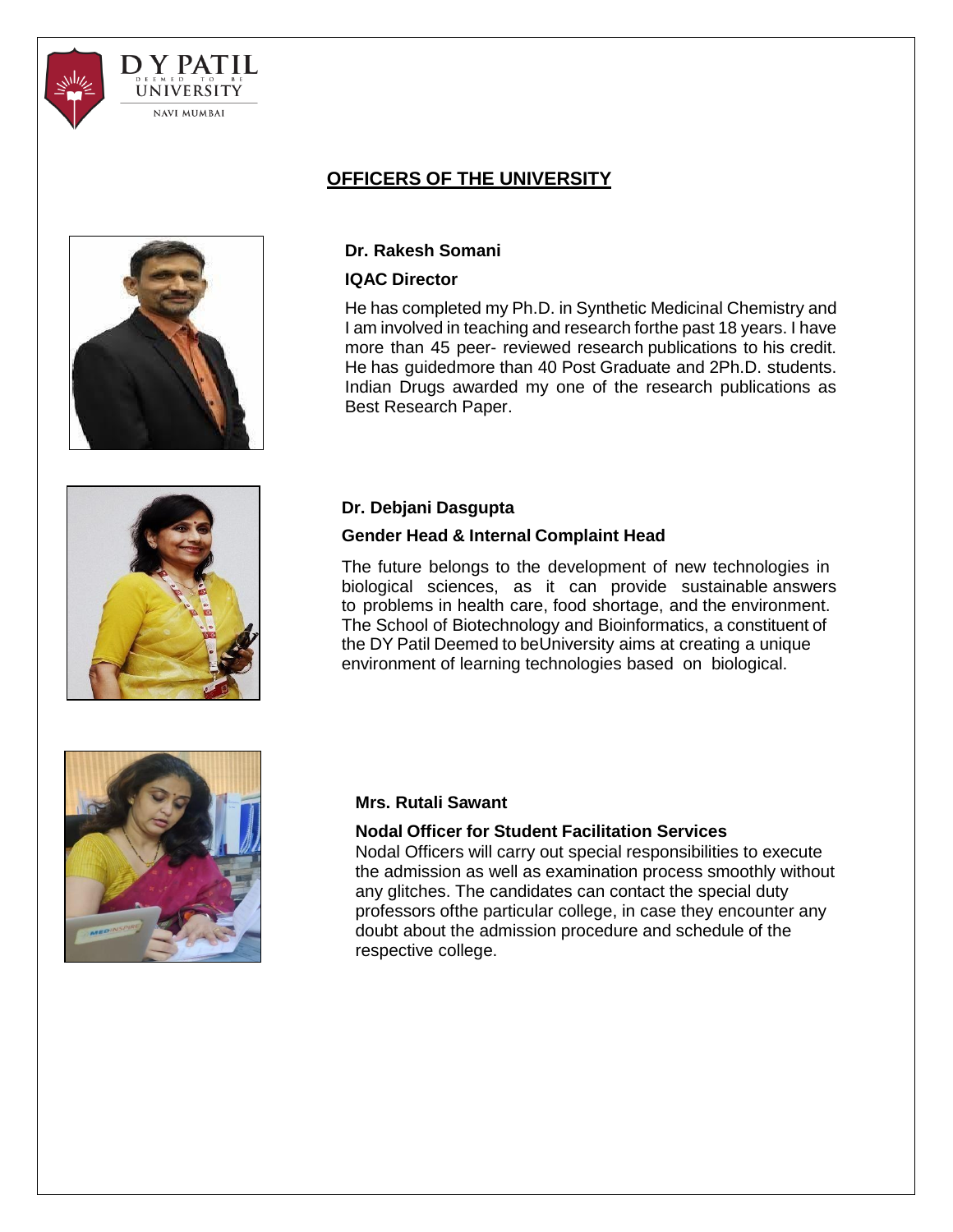



#### **Mr. Vrundan Jadhav**

#### **IT Director**

"Welcome to D Y Patil Deemed to be University's Division of Information Technology Services. It is our objective here in University to provide the technology and information resources needed by our students, faculty, andstaff in their teaching and learning endeavors to reach their fullest potential.Information Technology Services & duties and responsibilities have both direct and support level impact to all areas of the University. Through strategic plans and initiatives, Information Technology Services will continue to be the technology partner that promotes and supports the University through collaboration, innovation, and professional best practices.

### **Dr. Atul DeshmukhResearch Director**

Dr. Atul Deshmukh has been working in the capacity of Director, Centre for Interdisciplinary Research at D Y Patil University Navi Mumbai since August 2015. He has thirteen professional degrees to his credit, prominentamong them are Ph.D. (Cancer Biology), Post-Doc (Cancer Biology), PostGraduate Diploma in Advanced Statistics (PGDASS). He has been associated with the renowned organizations like School of Biosciences, IIT Bombay, Tata Cancer Hospital ACTREC under Bhabha Atomic Research Centre, and Mumbai for his masters, Ph.D. and Post-Doc research work. He has taken some of the lessons of clinical and translational research from University of Leiden and University of Twente,Netherlands .He has been known for his lectures in the field of research methodology and hands- on demonstration of statistics using SPSS on national and international platforms.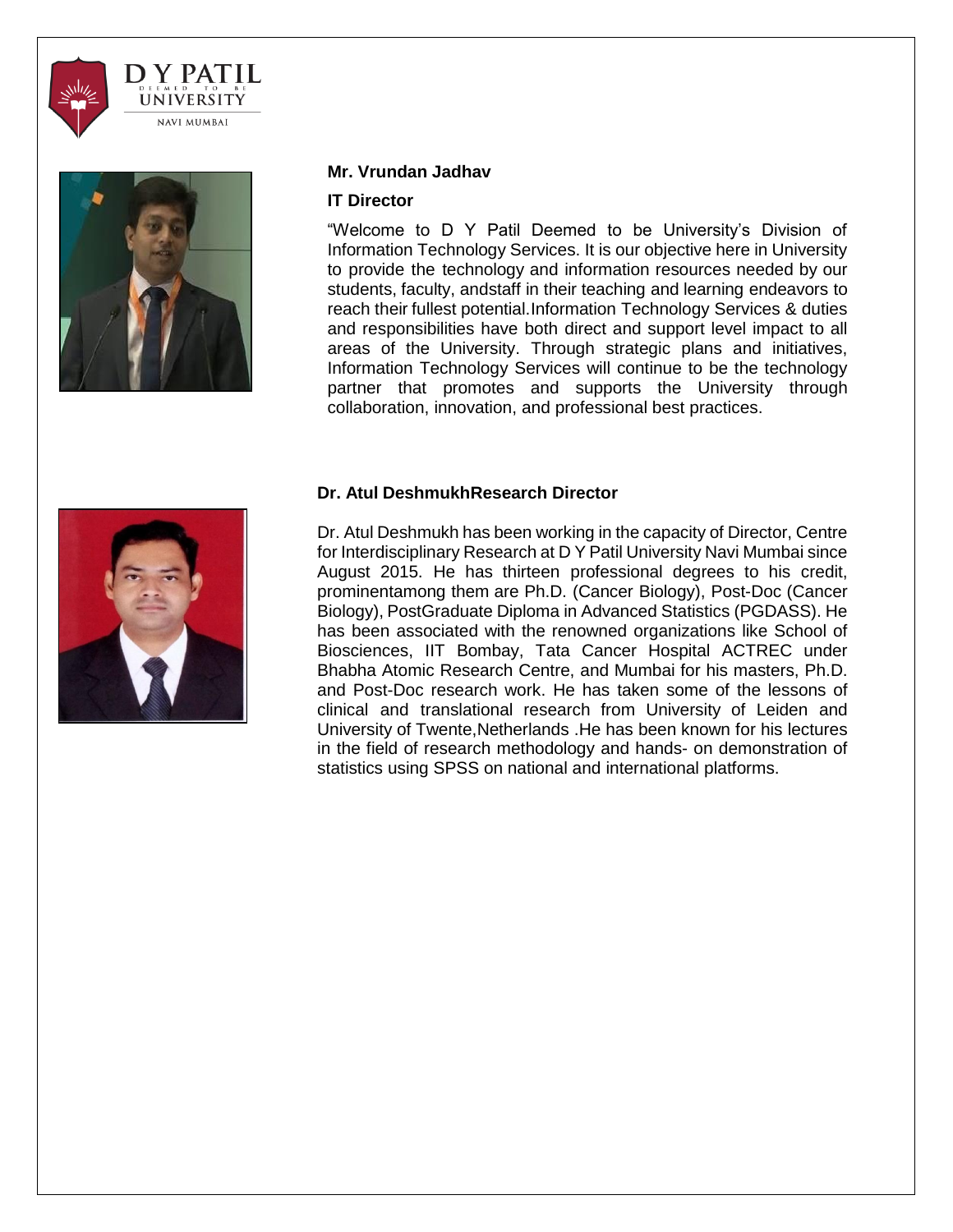



## **Dr V.K Sashindran**

#### **Dean School of Medicine**

Dr.V K Sashindran has had an impressive career trajectory. He completed his M.B.B.S and MD from the AFMC, Poona Universityin1986 and 1993. He is also DNB in General Medicine and holds postgraduate degree in Infectious Diseases from the London School of Hygiene and Tropical Medicine, University of London in 2006. He is also the recipient of the Fogarty Fellowship for conducting advanced research in AIDS.



#### **Dr. Gaurang Mistry Dean School of Dentistry**

Dr. Gaurang Mistry has specialized in Prosthodontics. He has more than twenty years of teaching, administrative, research, and clinical experience to his credit. He completed his graduation from Nair Hospital Dental College in 1995. Thereafter, he pursued his post-graduation in Prosthodontics. He has many research papers to his credit and has guided UG, PG students as well asPh.D. scholars.



#### **Dr. SUNIL MOKASHI Head of the Department**

Dr Sunil Mokashi has 33 years of experience working in the field of Occupational Therapy, of which 26 years went into teaching He has been a resource person for several national and international level conferences, seminars, workshops and has several publications in national/International journals. He also received the Kamala V. Nimbkartrophy for the best scientific paper.



## **Dr. Mukesh D. Patil Principal, School of Engineering**

Dr. Mukesh D. Patil holds an MTech (Dec. 2002) in Systems and ControlEngineering as well as PhD both from Indian Institute of Technology (IIT) Bombay.He is actively involved in numerous academic endeavors of theuniversity. Dr Patil is appointed as a member of Board of Studies at the University of Mumbai and serves as an expert on many prestigious committees He has published about 120 papers in International and National Journals and Conferences, 4 Innovation patents granted by Australian Government and filed 7 Indian patents.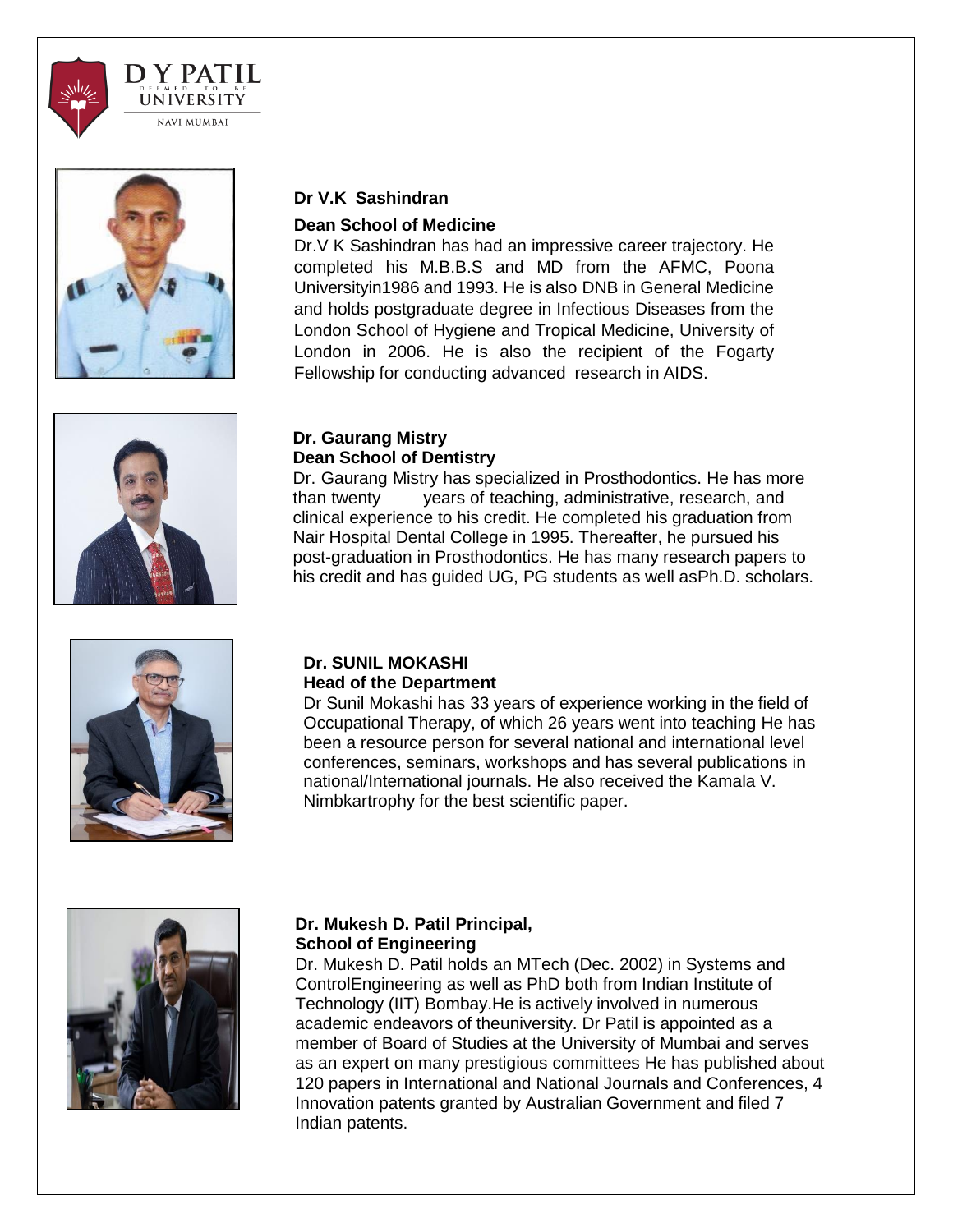





## **Dr. Vani Kamath Dean School of Management**

Dr. Vani Kamath has published more than 50 research papers bothin Indian and foreign journals. She has been the recipient of the BEST TEACHER award, conferred by the Higher Education Forum.She is a reviewer for several international journals having a high impact factor. Research is her forte. She is a research guide for M. Phil and PhD students of several universities in India.

#### **Mrs Pallavi Chaudhari Director School of Hotel & Tourism Management.**

Ms. Pallavi Chaudhari is a Hospitality Educator who has completed her Master's Degree in Tourism Management and a Graduate in Hotel Management and Catering Technology from National Council's Institute ofHotel Management. After her graduation, she had been selected as Management Trainee with Accor group. She has worked 16 years in the industry she is an accomplished academician with over eight years of experience in the field of Academics. Her area of expertise is Rooms Division Management. At the School she has been instrumental in formingassociations with stalwarts like Le Cordon Bleu, Paris, Marriott India, Chef Vikas Khanna, HRAWI, MTDC, etc to name a few.



## **Dr. Mahesh Kumar Harit Dean School of Ayurveda**

Dr Harit has completed his PhD in Ayurveda Vidya Varidhi-Samidha Siddhant in 2009 and he is involved in teaching & research for the past 20 Yearplus the Directorate of Ayush awarded the Maha Ayush Puraskar..He has also conferred with the best academician award by MAASD.



#### **Ar. Aparna Surve Principal School of Architecture**

Ar. Aparna has completed her (Master of Design) Industrial Design Centre, from IIT, Mumbai (1993) and MPWE, IIM Bangalore (2009))**.**  Management Programme for Women Entrepreneurs She hastotal 25 years of experience in teaching. According to her Architectureis one of the oldest and challenging professions mankind has known and it still continues to provide challenges to architects, to find solutions to the ever-changing society and other concerns.

Architecture is a profession for creative minds with scientific intellect,for people with a passion to overcome challenges.